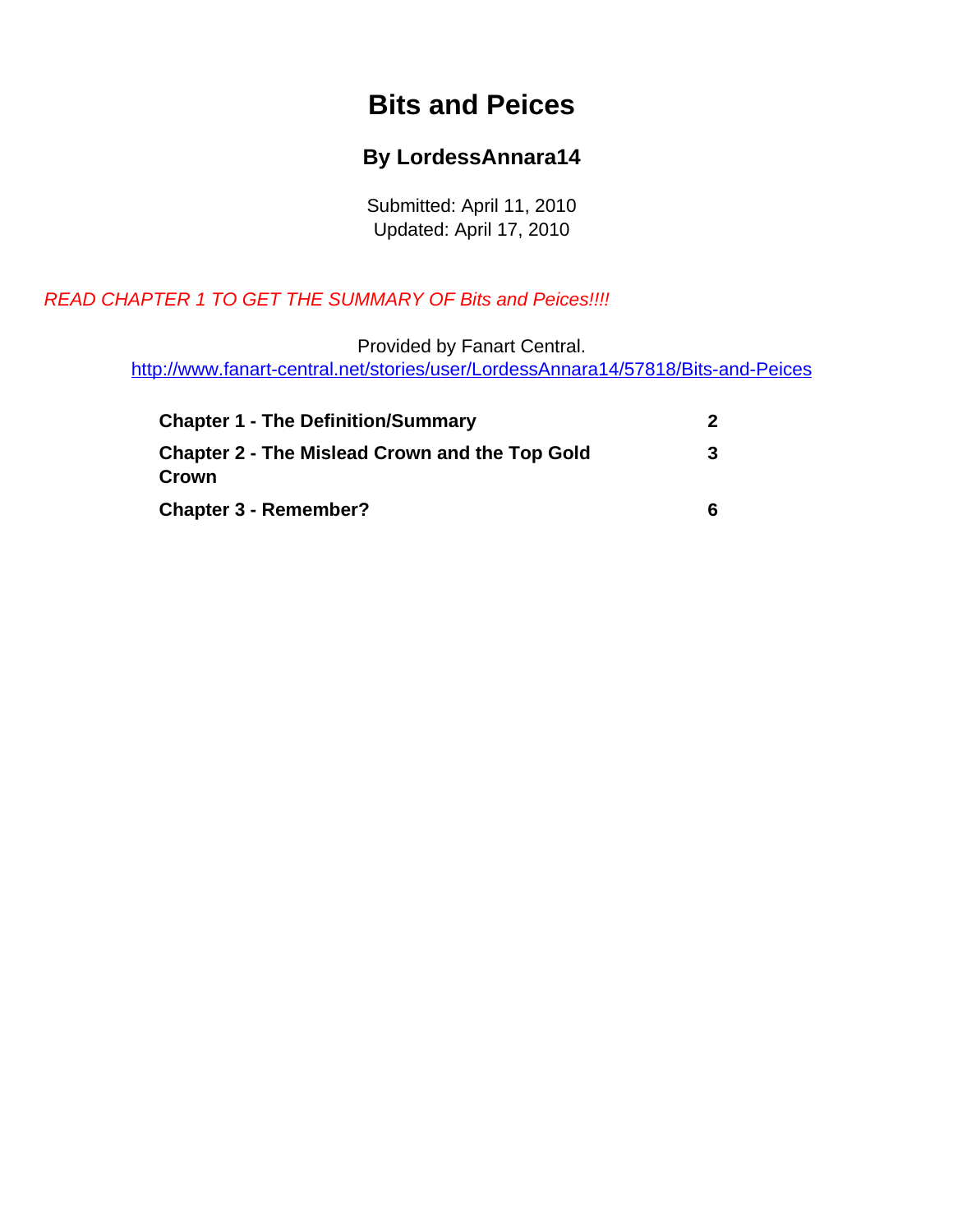# **1 - The Definition/Summary**

<span id="page-1-0"></span>Okay, I was going to explain as much as I could in the description of the Story, but it has a character limit, so its not exactly helping here.

Anyway, Bits and Peices is going to be full of, not one story-line, but-at most-four! Its going to have randomized chapters, so no story will really continue after itslef.

hmm...okay, im trying to explain this as best i can without confusing you. Its basically a collection of mini stories or tales of my Original stories. Each chapter is going to be one of my four tales being mainly told here.

for example; Chapter 2 will be about this one guy who goes to the store, and Chapter three will be about this girl, whos in a different story, and she's talking to her companions. Do you get it?? Each chapter will be a mini tale about one of my four stories! (i hope you get this...!! DX)

Its going to be confusing at first, becasue i may not have many to start with. But gradually it will build up. I am also going to draw some art of the moments that happen in some of the chapters just so i can give you a visual of whats kinda going in in the story.

WARNING!!

The contend on some of the chapters will have some 'Content' on them that might be a little bit innopropriate, so Be Ready!

^^

Ah man, i bet your still really confused... (i know i am...)

If you want to know more of what i mean, than please, ask me in the comment section below! I will ty do my best to answer whatever questions you have!

Thank You!!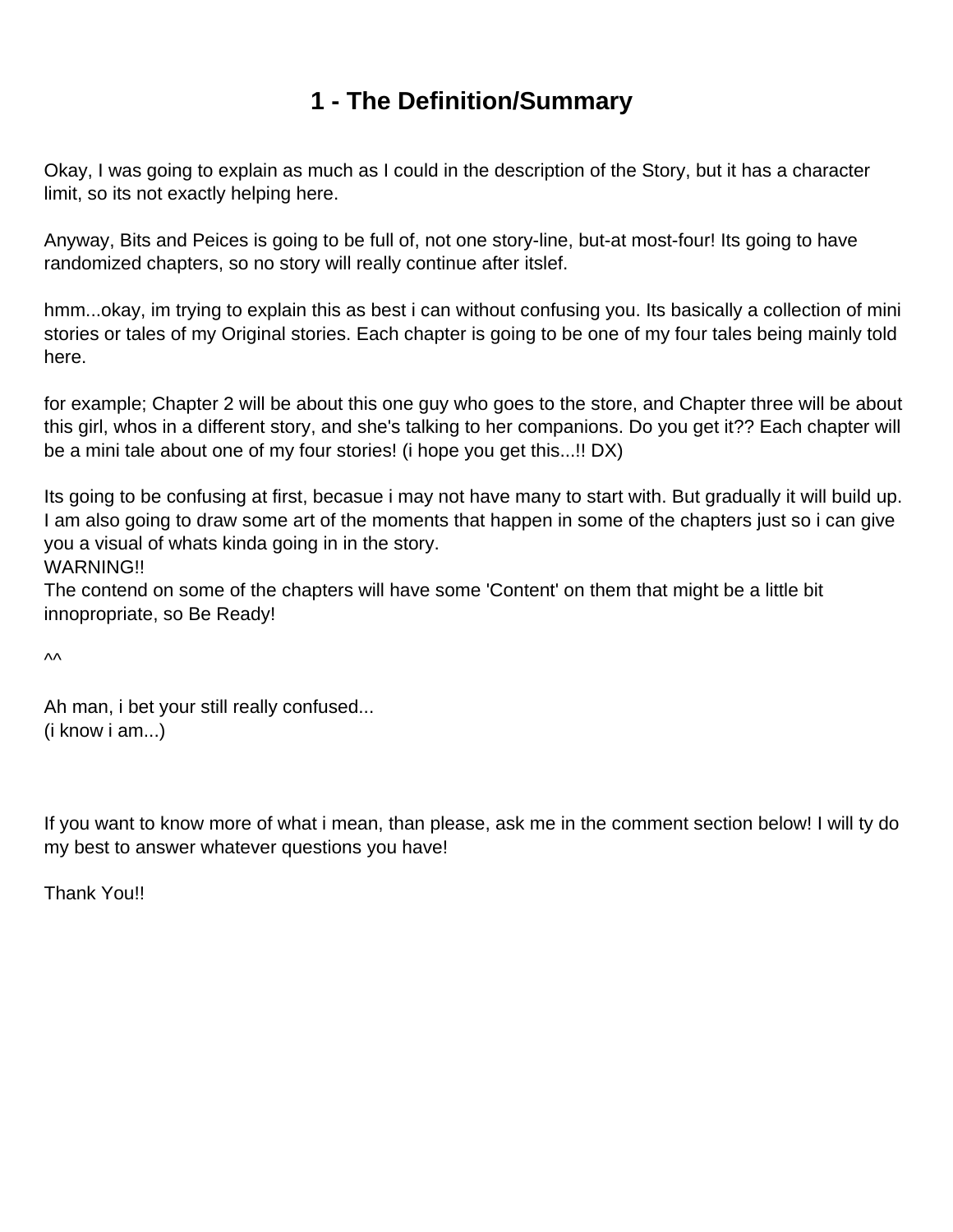# **2 - The Mislead Crown and the Top Gold Crown**

<span id="page-2-0"></span>Keyoshii let out a long sigh before letting the silence start. Sedrey managed to catch a small hint of frustrated relief when he did.

"haha, so even you have some things on your mind as well?" Sedrey chuckled. Keyoshii blinked and slightly turned his head towards Sedrey,

"I guess so, yeah." he smiled. "is it so hard to believe?"

"Well, no matter the envionment or the spoils, everybody's always got something not so easy going." 'Considering your area of living' he quoted to himslelf. Keyoshii looked away, gazing as far as his eyes would let him. He took a moment before looking down and opening his mouth.

"Well, if its said that way, then i suppose so." he let out.

"so?? whats got you?" Sedrey symphysized. Keyoshii let out another breath of frustration, letting the silence stop time briefly,

"Sedrey; if the avaerage man looked at me and my tradition of living, one couldnt feel nothing but jealousy and awe. With nothing but those veiws being peered at me with every new face i meet, its hard to have them understand my view. They all see me as a pampered pup, with no idea of whats really out there. They think i just sit here, surrounded by women and riches, not knowing any knowledge what-so-ever of how life is without the formalities and rank. Within first sight, first meet, and first exchange of greeting, im already a victim of their quiet, shallow judgmental gazes.

"They think im an idiot to those things.

"Not exactly everybody would hear things out through my eyes. They already presume im here just for the sake of being here, and would think that my personal values and views are covered in gold and nothing else. Even the vassals here, though quiet or bursting it may be, think the same thing. Iv'e never really got a chance to correct what they mis-understand. Not even my mother."

Sedrey looked at him, letting his eyes tell him that he had his full attention.

"When i was a child," Keyoshii continued, "I was lavishing in this fortune i had been born with. Everybody loved me; loved the prince. I shamlessly swam in it. Threw it around like there was no tomorrow. I was a still a child, so i knew nothing of the places beyond my mansion. The places of famine and cruelness. At the age of an innocent, i was at the rank of a God. I was already taking my pick of the young girls who were lined up by their mothers, the vassels. I never took anything seriously at the time. Everything was perfect, and everyone promised me that it will be perfect for the rest of my life. I believed them. I believed that i would never find anything in the world that could break me or over rank me.

"...Then I met Annara." The room went qiuet. Sedrey quickly looked around the room, as if he could see the echoing words bounce around the hall, the words 'Annara'. "Ra, ra, ra...ra..." was all that he heard when Keyoshii went silent. Sedrey once again let his eyes tell him that his attention was all his still. Keyoshiitook another breath, and continued.

"I met Annara when i was still lavishing bluntly. One day, the head woman told me that the previous Head womans daughter, who went off and got married, was coming for a visit. At the time, i payed no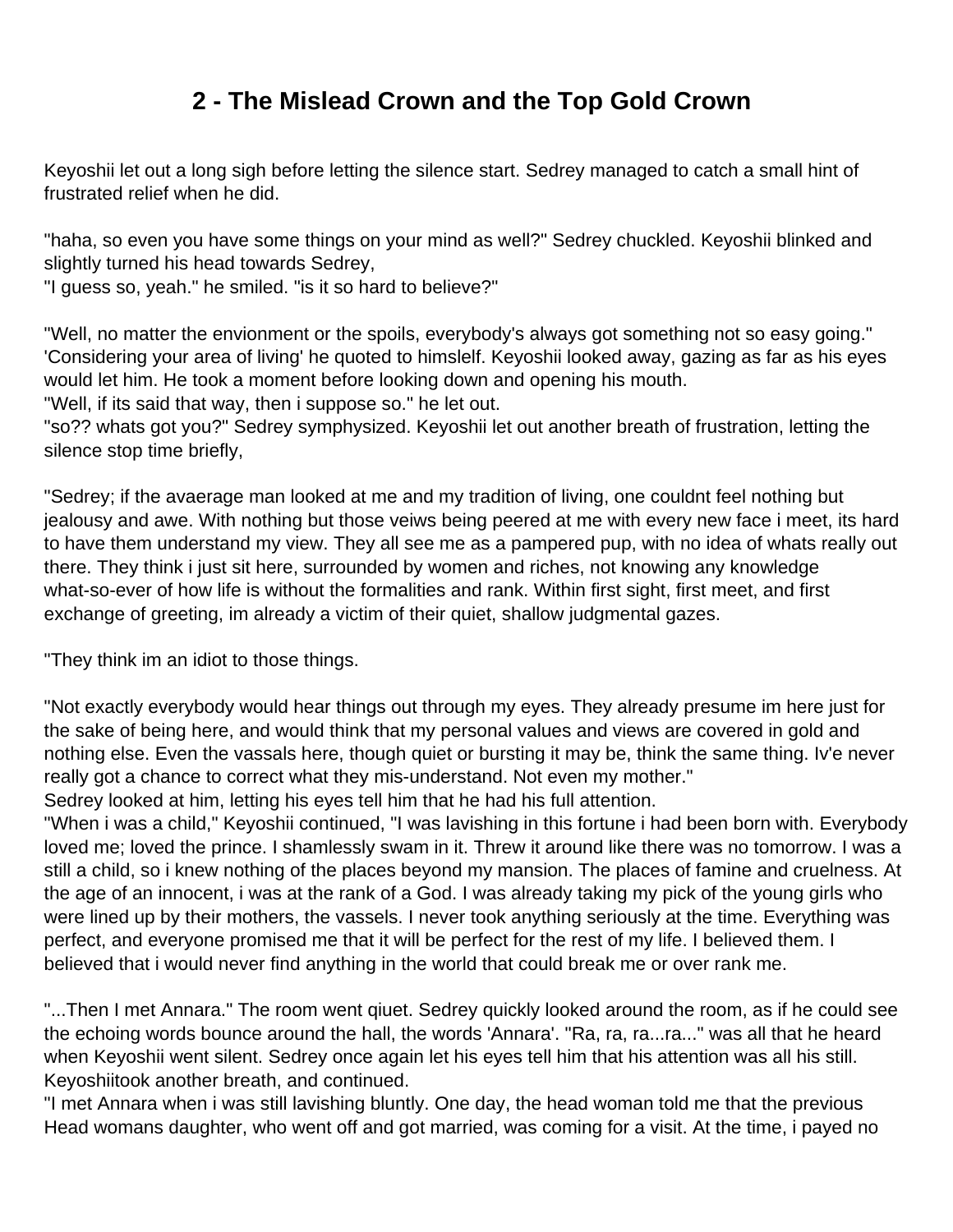real interest to the history or buisness of the Head woman, its not what a prince was born to heed attention to. A few days later, a carriage arrived. since i was the 'King' of the place, it was only appropriate for me to greet them. When they arrived, the first thing i seen come out of that carrage, was a young girl with crimson red hair and a white attire.

"I was disgusted.

"I felt this uncontrolable stifning in my gut. with each passing second that i looked at her, i felt like sicking the hounds on her.

"I hated her.

"With all my guts.

"She was followed behind with a woman wearing a violet attire, for whom i was guessing was the daughter of the former head woman. After everyone was all greeted, we headed inside for a dinner that had already been set. Everyone was talking and bonding, as was the Head woman and the visiting woman. I was at the dinner at the time, and sat with them. They talked, shifting some answers to me every now and then, but i never answered them nor looked at them. The only thing that was on my mind, was the crimson haired girl who sit accross form me. I wanted to stab her with my eyes.

"After the dinner was over, the woman and the red haired girl left, promising that they'd come back soon for another visit. After they left, even much longer after they left, i was still feeling that molichious rage inside me. It pushed my anger even more to the fact i couldnt understand why i hated her so much. Why she bothered me so much. I was the King! the likes of one mere girl whos noe even worthy of occupying the thaughts of me! The head woman told me that she needed to talk to me about the visitors. I obeyed, and listened to wht she had to say;

"" The young girl is Annara Kaykona. The Guardian God of this region.""

"I was struck. I froze in that very instant, as time was even crueler to feel like it stopped at the same time.

"How? how could sombody be walking higher than me? I thaught i was the ruler, the ABSOLUTE ruler!! How did sombody pass me without me knowing about it!?

"It wasnt untill short after that i found out that i was born to rule the castle for the Kaykona's resource. I was appaled. I was not born for the glory of being the King...no...I was born to serve a higher family. To be another houses 'money-maker'...

To serve sombody"

It went quiet again. Keyoshii rubbed the back of his neck, dipping his head back and raising his chin to straiten his back. a few goosbumping cracks and he relaxed again. Closing his eyes, he took a deep breath, and further continued his story. "Annara and her mother came for visits more frequently, sometimes staying over for days. I still felt resentment towards Annara, giving her dirty looks and not going near or talking to her when she approched me. I couldnt do or say anything discouraging, because the was the Guardian God. The head woman told me that it was for the best party that he not upset her 'absolute-ness'.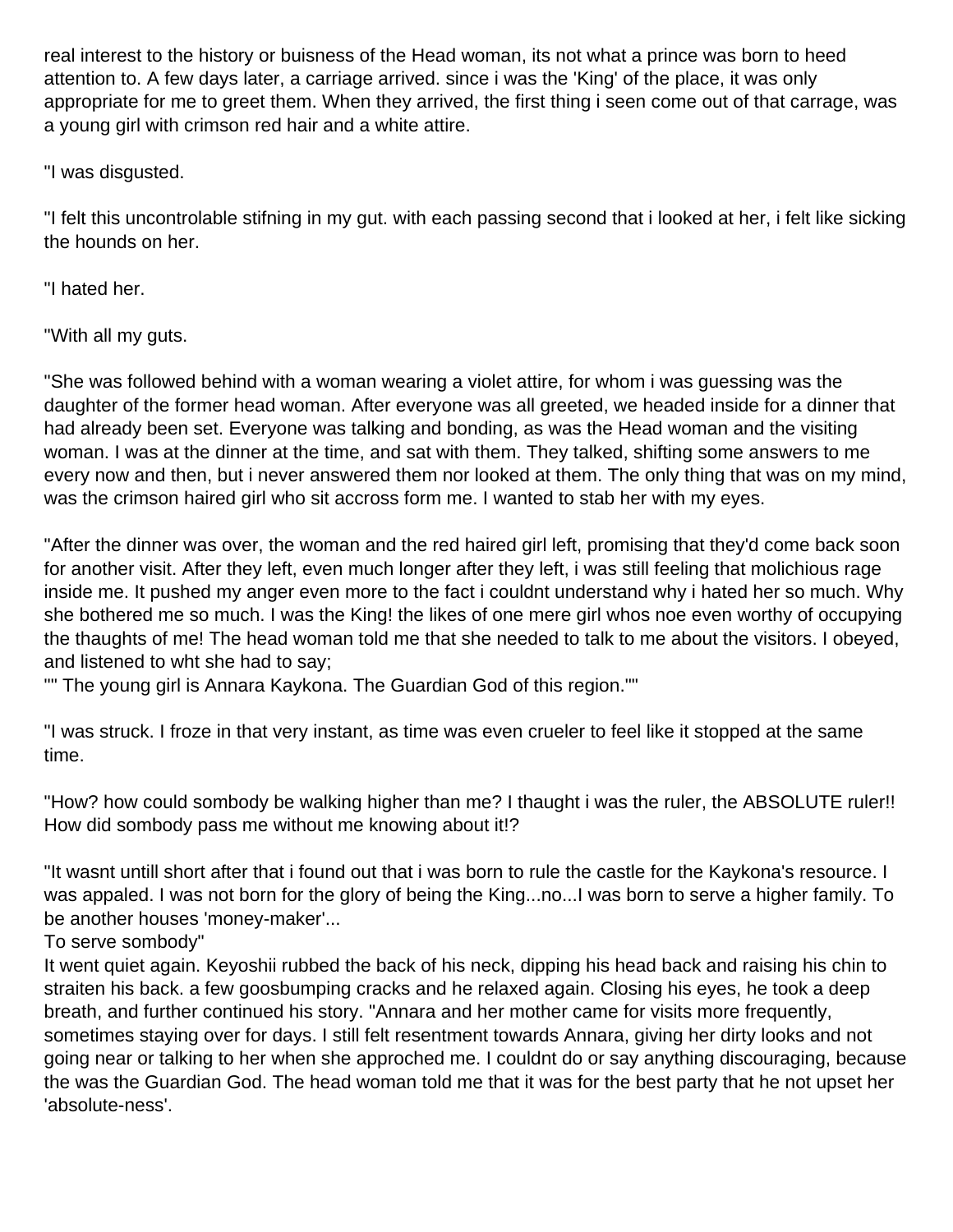AUTHORS NOTE!!; hey, im pretty sure your getting bored and wondering WTF is going on, right?? well, im kinda getting into it, so please, forgive me if this is too dull...  $\mathsf{M}$ 

------------------``````````-`-`-`-`-``-`-`-`-`````````````````````-------------------------`````````````````````````---------------------

#### ANYHOO!!!

------------------``````````-`-`-`-`-``-`-`-`-`````````````````````-------------------------`````````````````````````--------------------- -----`````````````````````````````----------------------

-----`````````````````````````````----------------------

"As the visits grew more frequent, i started to notice that Annara was always wandering around the gardens alone. I recalled that she would always go there at whatever chance she could. When she was there, she would just walk around, untill the sun went down. I wondered what was up with her, and how could she do something so rediculously boring all day. Was she anti-social? No, that coulnt be. She was the Guardian God, and even they are naturally born with poloticial knowledge. So then what was up with her? It baflfled me till the end. I decided to keep watch on her, trying to see if i could find an answer. So ecerytime she left for the gardens, i would silently follow behind her, observing her for as much as i could, hoping i could find the answer.

"After a while, i forgot what my original reasons for spying on her were, and began watching her out of pure curiosity. My angry, frustrated "Why?"s became little gleems of joy and amusment. The things she would do while i watched her brang a small warmth to my heart. I noticed that sometimes she would stop every now and then and crouch, pulling her chest to her legs to give them a short rest from walking around. After she had a brief moment of rest, she would stand up, and continue her all day stroll around he garden trails. I noticed that, until much later, that i was starting to enjoy watching her. I knew nothing of her what so ever, yet i felt as if she was a companion of mine for as long as i could remember.

"I was enthralled by her.

"Her very presence and being stirred me till no end. She was always on my mind, every day and night.This girl was no longer my worst enemy. She was now the center of my universe. I wanted her to never leave my sight. I wanted her to be my Sun, my Moon, My Queen..."

Sedrey's eyes went wide.

"...heh...I guess in the end, the ignorant King Boy fell in love with the God..."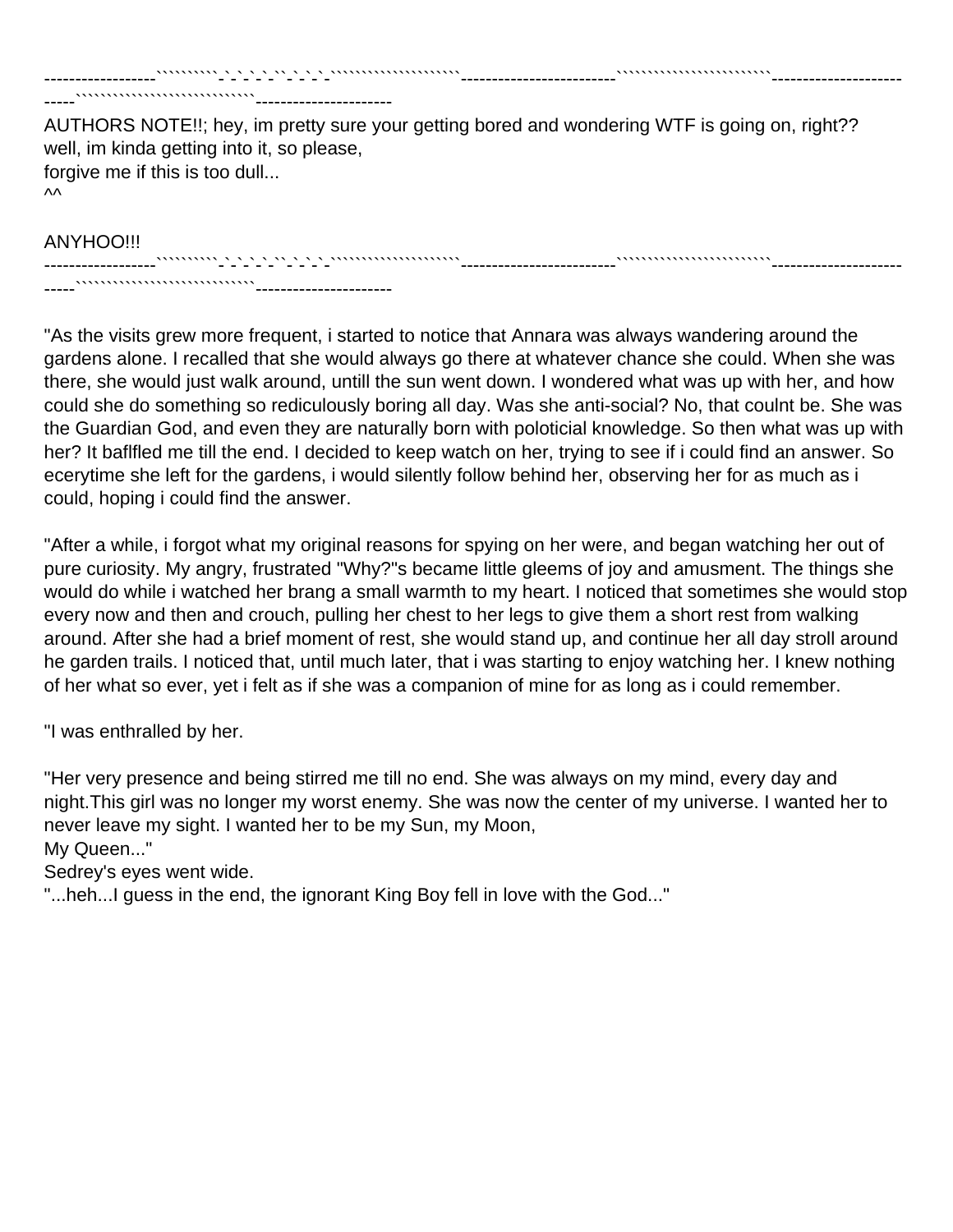# **3 - Remember?**

<span id="page-5-0"></span>Sedrey.

Do you remember? Remember that day we first met? That day that seemed so endlessly long ago.

I do.

I still remember how the trees blew that day. How I ran and ran for days, until my feet were practically bleeding. How I fell from exaustion, then waking up to you covering me with your coat, feeding a fire. You were so free of violance and blood. No scent of needless killing eminated you.

You were a clean spirited human, just helping a wonded woman.

Remember how you freaked out when I woke with a jold, thinking I was being attacked. You were so adorable. Remember how I thaught of you as a pest when we started traveling together? How you always couldn't keep your mouth shut when we'd walk. How you'd be so clumsy and tripping over enything we passed by.

I do.

Do you remember? When we were in a tight spot, and you were willing to give your life for me? What was it you went on a rant about?? about how you couldn't let me die, not because I was the Guardian God, but because I was a woman. You were such a stupid, strange human. So willing to throw your frigile human life away for me...

You were so stupid. So stupid I wanted to hold you close and make sure you were out of harms way forever.

Its all my fault.

Its my fault that in the six short years we spent together, you were submerged in this horrid fate you breath now.

Do you remember, Sedrey?

Do you remember when you told me on the day of our wedding, that if you died, you'd not care because you'd be dieing for me?

I...I remember.

You told me you would try make me laugh everyday, and make sure I was happy. You would give your life for it.

You were so stubborn that way.

...Do...